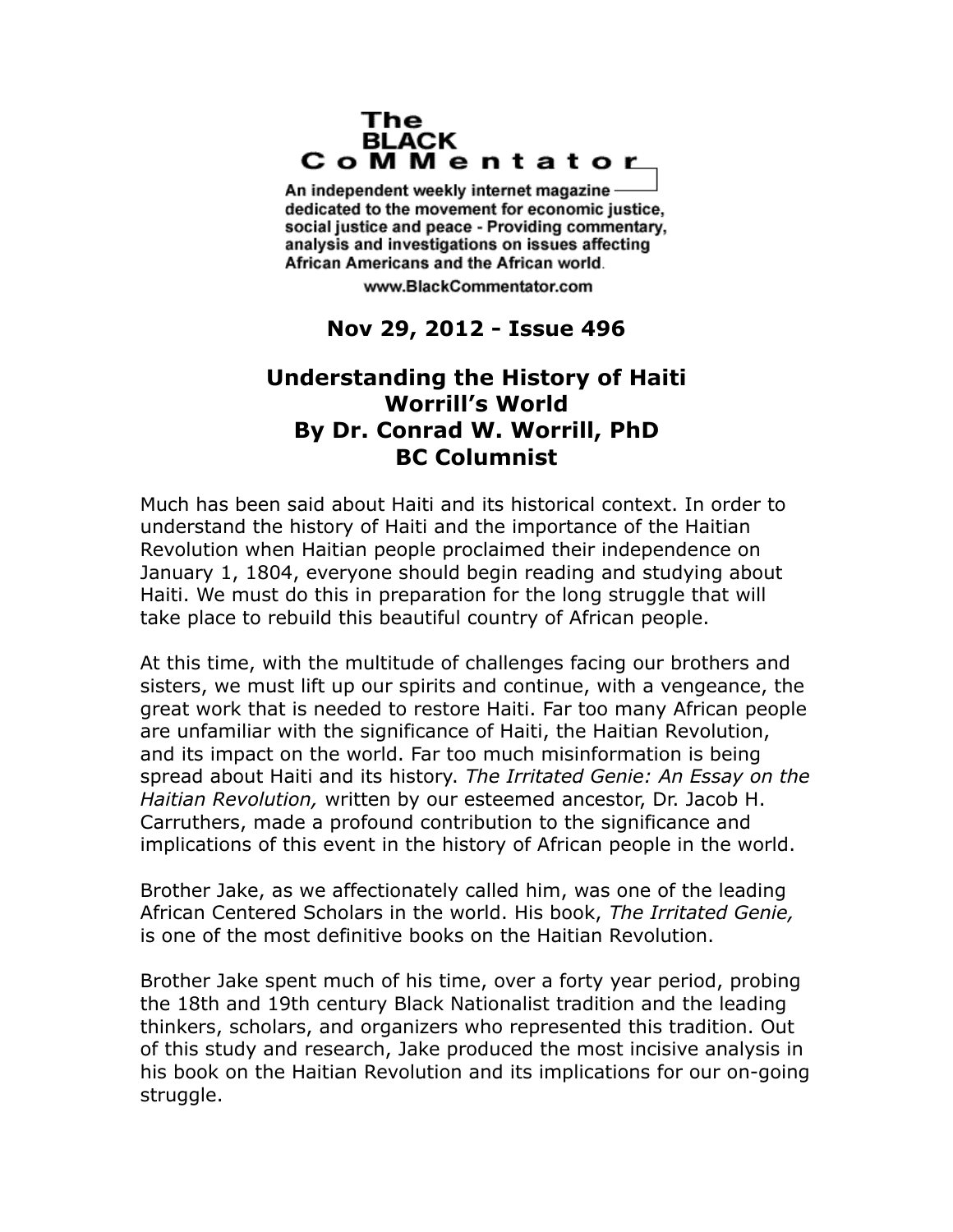Since the 19th century, both Black and white scholars have written extensively about the Haitian Revolution, which began in the summer of 1791 and ended in the fall of 1803. However, most white scholars have relegated the Haitian Revolution as an "isolated event" and have interpreted its meaning in the framework of white supremacy of the western world order.

In this same context, the Black scholars who have written on this subject have suffered from the same problem - the problem of accepting a European framework in their efforts to describe the essence and meaning of the great African Revolution which took place in Haiti.

Dr. Carruthers addressed the concept of the "Irritated Genie" and what it meant to the Haitian people who rose up and defeated the so-called great military powers of the era - England, France, and Spain.

Haiti, an island in the Caribbean, is where millions of imported, kidnapped Africans were used by the European slave trading nations to supply their labor needs in the 15th, 16th, and 17th centuries. As Dr. Carruthers writes, "On August 22, 1791 thousands of slaves crudely armed with stolen weapons, various tools and torches, overran and destroyed most of the plantations and besieged the towns of Northern Saint Dominique, the most prosperous European colony in the world at that time."

In his book, Brother Jake informs us that "this well planned, sustained offensive was the culmination of nearly three centuries of periodic Black rebellions against the European settlers."

The significance of the Haitian Revolution is revealed by Brother Jake in pointing out that the African people of Haiti successfully defeated the top military powers of that day - Napoleon and his French military might, Britain, and Spain. Many people are aware of the role Toussaint L`Overture played in the Haitian Revolution, but Dr. Carruthers unveils very clearly and concisely the leadership of General Jean Jacques Dessalines and Bookman Dutty.

In *The Irritated Genie,* Dr. Carruthers points out that the Haitian Revolution "is perhaps the most underemphasized war in what is called modern history." The fact that many African people are more inspired "by the Russian, Chinese, Vietnamese, and Cuban revolutions than the